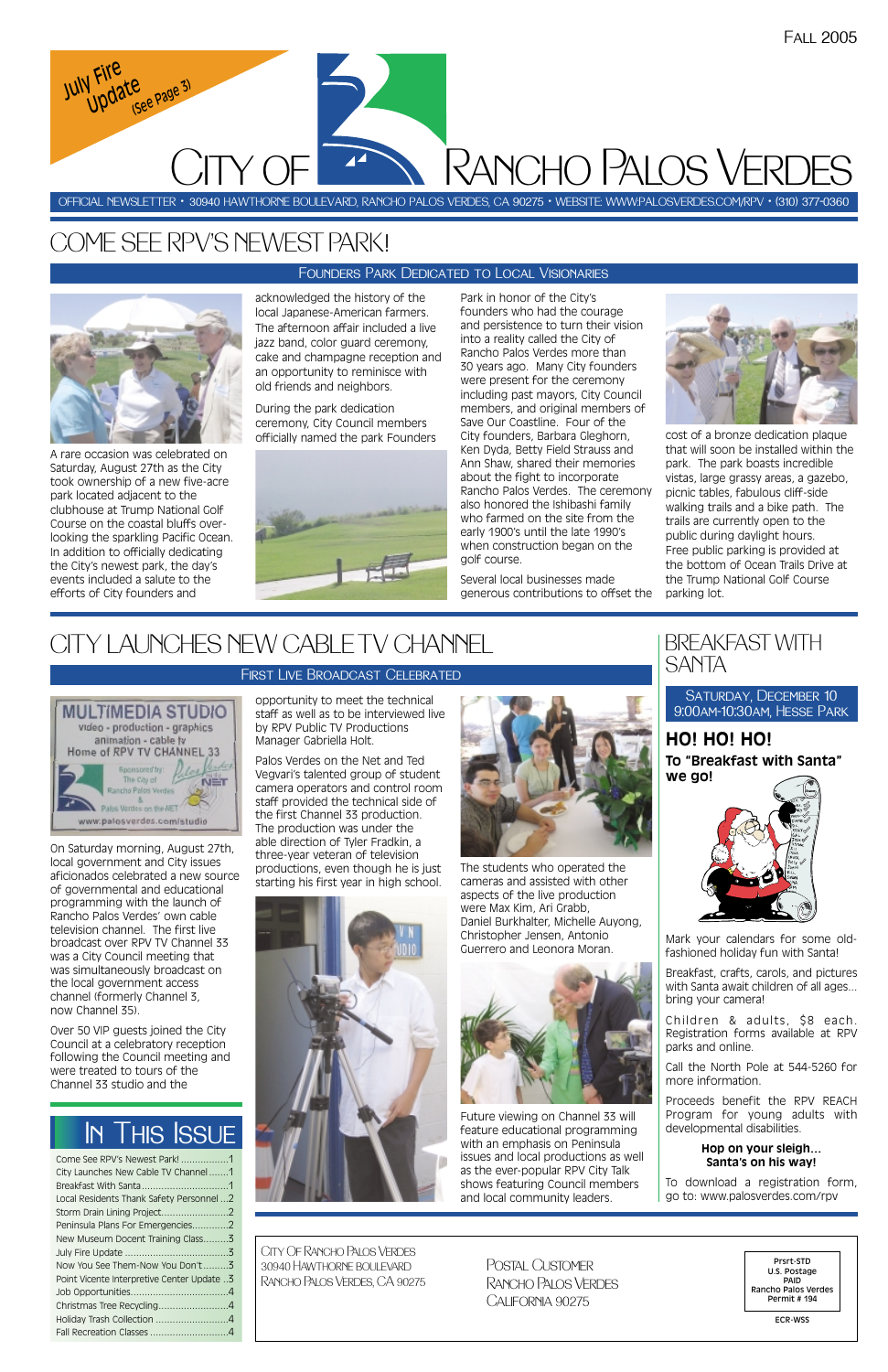Homeowners in the Del Cerro Park area co-sponsored a pancake breakfast at the Park on August 6th to express appreciation for the tremendous efforts of local firefighters, the Lomita Sheriff's Department, and other emergency personnel in fighting a brush fire that broke out on July 13, 2005. Members from the local homeowners associations, including Del Cerro, Island View, P.V. Park Place, and Burrell Drive, provided a delicious variety of breakfast foods and beautiful decorations for the event. Local homeowner Chuck Miller, owner of

## Fall 2005 LOCAL RESIDENTS THANK SAFETY PERSONNEL

Aztec Rentals, donated use of tables, chairs, and other equipment for the event. There was an impressive turnout of approximately 200 homeowners who came to personally thank the brave men and women who selflessly risked life and limb during the fire to save dozens of homes from potential damage during the widespread brush fire. Notable guests included Congressman Dana Rohrabacher, Assemblywoman Betty Karnette, Lomita Sheriff's Captain Jay Zuanich, and Los Angeles County Fire Chief P. Michael Freeman.



This year, the City's Emergency Preparedness Committee decided to organize the first Peninsula Emergency Preparedness meeting by inviting various agencies and groups across the Peninsula to discuss the needs, services and resources at the organizational and community levels relative to disaster preparedness. The meeting, held on May 19th at the Peninsula Center Library, was well attended by over 40 people representing community groups, neighboring peninsula cities, American Red Cross, utility companies, schools, places of worship, homeowners associations, volunteer programs, County Sheriff's Department and other entities.

By popular demand, the Committee hosted a second meeting on September 15th. The topics of discussion included the July 2005 brushfire near Del Cerro Park,



Neighborhood Watch's emergency preparedness activities, the upcoming CERT (Community Emergency Response Team) training drill in October, and updates from all of the peninsula cities on their emergency preparedness activities.

Due to the evolving nature of disaster preparedness, the Emergency Preparedness Committee hopes to continue these meetings on a semi-annual basis and to encourage organizations within the City and across the Peninsula to communicate and share ideas with one another in order to become better prepared for the next disaster. If you are interested in attending the next Peninsula Emergency Preparedness meeting or obtaining more information on disaster preparedness, please contact Gina Park in the City Manager's Office at 544-5206 or via e-mail at ginap@rpv.com. Simple instructions on how to assemble a disaster supply kit for your home and family are available on pages A-9 and A-10 of the Palos Verdes Peninsula 2005 Telephone Directory. This list was developed by the City's Emergency Preparedness Committee to encourage each household on the peninsula to be prepared when disaster strikes.

# PENINSULA PLANS FOR EMERGENCIES

## City Hosts Emergency Preparedness Meetings

Winter is coming and the City of Rancho Palos Verdes is completing its first round of storm drain lining projects. SANCON, the City's storm drain lining contractor, has completed the lining of twenty of the two hundred corrugated metal pipes (CMP) that provide storm water drainage in the City. CMP's running beneath arterial streets are being targeted first to avoid more sinkholes, like the one that occurred on Western Avenue during last winter's storms. So far, eleven CMP's have been lined in the westerly portion of the City and nine on the east side. The process used to line the pipes is fascinating and is known as the "cured-in-



place" lining method. A video is made of the pipe in need of repair to determine the actual length of the liner needed. The half inch felt liner is ordered and custom made for each pipe's length and diameter. Delivery of the custom liner takes approximately 3 weeks. The day preceding the lining, the felt is impregnated with thermo-reactive



resin and the liner is stored on ice until it is ready to be installed. The contractor takes the liner from its icy bed and pulls it through the pipe, fits large caps to both ends of the liner, which are in-turn connected to a boiler that provides heat to cure the resin and pressure to inflate the liner. The longest section of pipe lined through this contract was approximately 400 feet long and began at 8:00 am and was complete by 2:00 pm the same day! Replacing this pipe that ran under Hawthorne Boulevard would have taken several weeks by conventional construction methods and would have caused considerable inconvenience to motorists. So remember, when you see our construction signs, drive with extra caution; your storm drains are being repaired under the roadway as you are driving on them!





## Technology Speeds Infrastructure Renewal

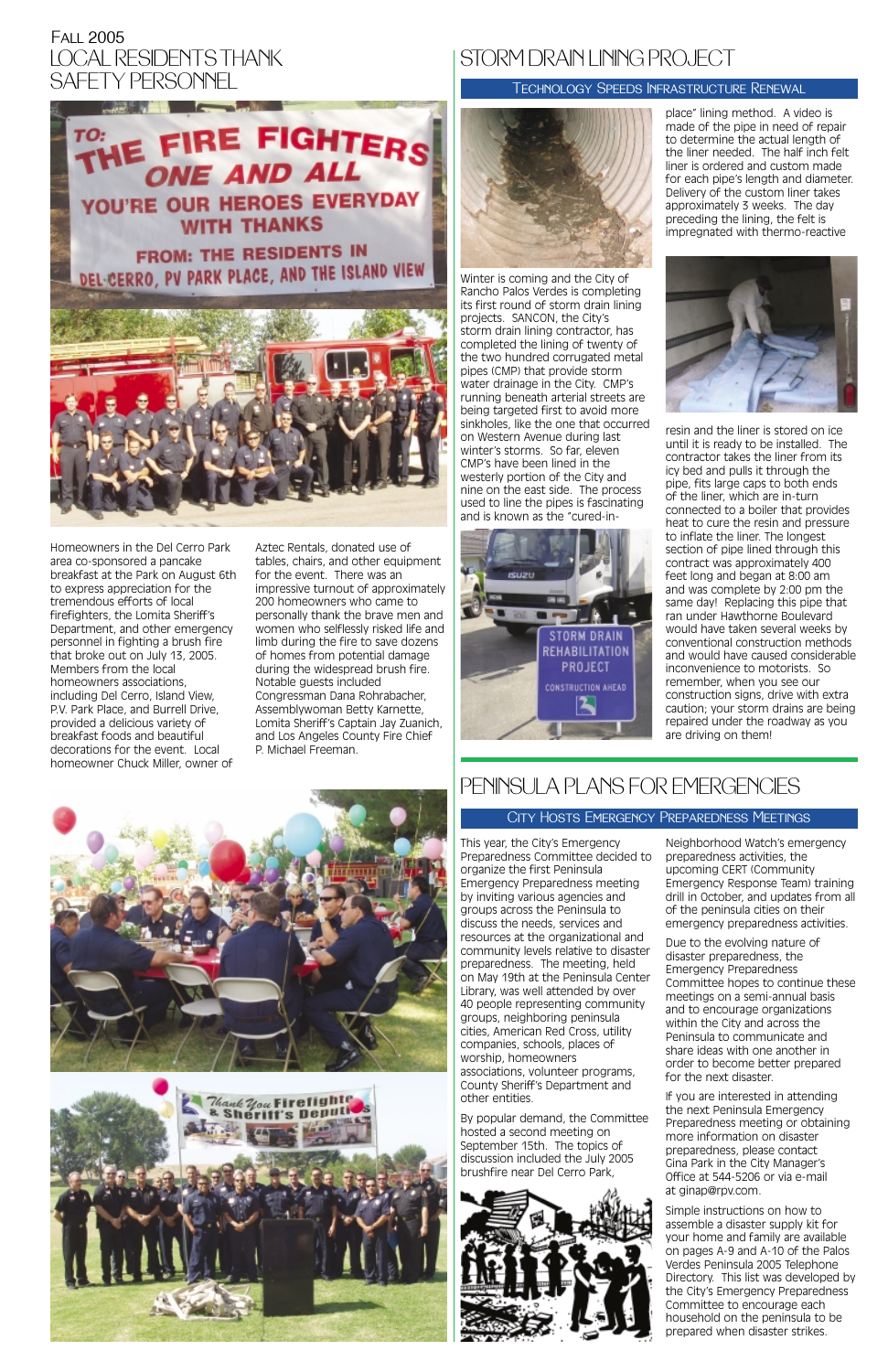Exterior construction of the expanded Point Vicente Interpretive Center is nearing completion. Passersby on Palos Verdes Drive South have watched the exciting progress over the past few months as the building's internal frame took shape and clay roof tiles were added. Masons have spent hundreds of hours hand cutting Palos Verdes stone veneer and applying it to nearly every exterior surface of the building in order to match the Interpretive Center's original design. A teaching terrace with a life size whale replica inlaid in the cement and incredible 180° ocean views will serve as the Interpretive Center's back patio. The adjacent grounds are also being prepared for planting with the installation of landscape irrigation and lighting.

Work is currently underway on the museum's main entrance, including a whale walk path that leads visitors past a depiction of the migration of the gray whale from Alaska to Baja California. Installation of the first set of bronze whale plaques with personalized inscriptions will take place soon. Another 50 bronze whale plaques are still available for a donation of \$2,500 each.

Do you enjoy volunteering? Would in-depth information on the natural MUSEUM Expansion Nears Completion you like to learn more about the Peninsula, share your newfound information with others, and be a part of the new Point Vicente Interpretive Center? Now is your chance to become a trained docent volunteer, leading museum, nature and tidepool tours at several locales in the City, including Abalone Cove Shoreline Park, Ladera Linda/ Forrestal Preserve, Ocean Trails, and the Point Vicente Interpretive Center. The curriculum includes

## NEW MUSEUM DOCENTTRAINING CLASS BEGINS SPRING 2006

Additional donation opportunities include \$250 brick pavers that will be laid along a cliffside path, and 6"x8" or 8"x10" bronze plaques to be installed along the seat wall of PVIC's amphitheater. With exhibit fabrication set to begin soon, there are still opportunities for individuals, companies, and organizations to sponsor an exhibit. For more information about donation opportunities, please contact RPV's Recreation & Parks Department at 544-4260.



## POINT VICENTE INTERPRETIVE CENTERUPDATE





in-depth information on the natural and cultural history of the Palos Verdes Peninsula, with emphasis on surrounding marine and terrestrial habitats. Field trips, local walks and guest speakers enhance the docent learning experience. For more information, call (310) 544-5264 or visit the City's website at www.palosverdes.com/rpv. Become a Los Serenos de Point Vicente docent and make friends while you make a difference in your community.

One of the most frequent complaints the City receives is trash and recycling cans left at the curb for several days at a time. Not only do they create an eyesore, but loitering trash cans also limit onstreet parking and interfere with street sweeping. Please be a good neighbor and help keep your street clean and attractive by not leaving your refuse cans at the curb any

longer than necessary. Take your trash and recycling containers to the curb the night before collection, or by 7 a.m. on collection day. This helps avoid missed pickups. Make sure you remove the empty cans by no later than 8 p.m. on pickup day, as required by City Code. If you are out of town on collection day, ask a neighbor to put away your empty trash cans.





## NOW YOU SEE THEM – NOW YOU DON'T!

## Be Mindful of Your Trash Cans

City Hall has received numerous inquiries regarding the revegetation of the 179 acres that burned during the July brush fire below Del Cerro Park. Assistant Chief Kevin Johnson of the Forestry Division of the Los Angeles County Fire Department was assigned the responsibility for the burned area erosion control program. The City has been working closely with Assistant Chief Johnson and his staff since the fire. Also consulted on the matter of erosion control and re-vegetation was the Los Angeles County Department of Public Works.

The Forestry Division of the County Fire Department has advised the City that re-vegetation of the burned area is neither necessary, nor practical at this time. They have concluded that the fire did not destroy most of the root structure of the plant material in the burn area and that the naturally occurring plant life should restore itself without re-seeding. The Forestry Division also concluded that revegetation on the slopes would probably not be successful both due to the type of soil present and the steepness of the slopes.

The South Coast Chapter of the Native Plant Society has submitted a letter that reinforces The Forestry Division's position. Their letter states:

We would like to remind you that both the coastal sage scrub and the chaparral plant communities are adapted to fire cycles. Although many of the burned shrubs may initially look like they are dead, their root systems are often still alive.

These plants can be expected to re-sprout with healthy new growth. In fact, many natives in certain areas of the burn have already shown signs of re-sprouting.

The new plant growth can be seen in this photograph taken recently in the burn area. The Native Plant Society also mentioned that:

We understand that the community and the City are concerned about slope stability. However, wherever there was native scrub on the slope, the roots of the shrubs are still in place and will thus be able to hold the soil.

The County Department of Public Works has prepared a brief report evaluating potential sediment impacts from winter rains. The focus of the report is on downstream structures that may be impacted by mudflows. The report concluded that there would be no sediment impact to residences located below the burn area. The report did advise that the culvert under Narcissa Drive should be periodically inspected to insure it does not become plugged by debris from the burn area.

Based on the advice of these sources, the City is not planning any re-vegetation of the burned area. However, the City will continue to monitor the area during the rainy season and through the spring to determine if habitat re-growth is progressing as expected, and if necessary, the City will reevaluate the situation at that time in consultation with the Fire Department and local habitat experts.

# JULY FIRE UPDATE

## Signs of Life Returning to Scorched Area